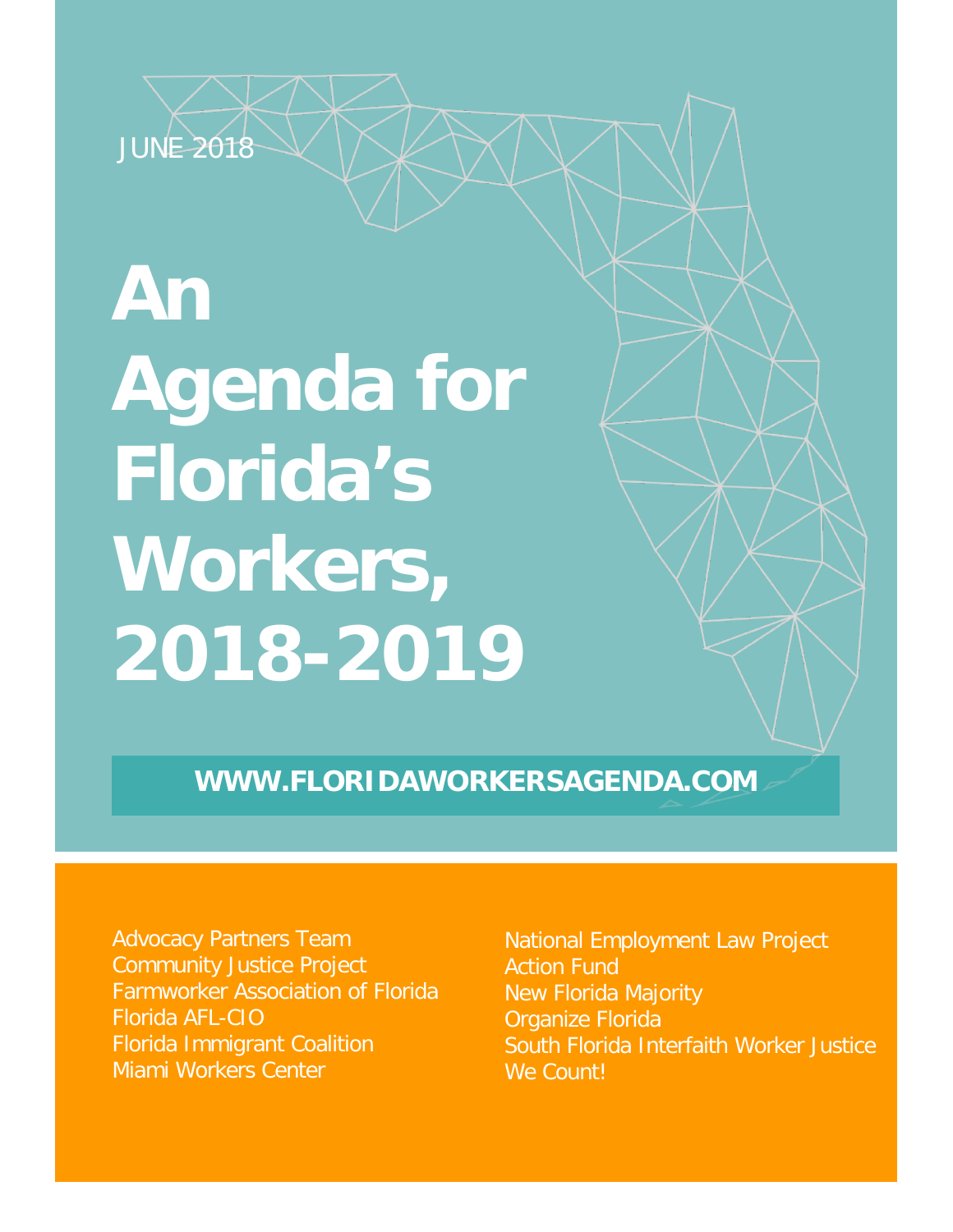## **An Agenda for Florida's Workers 2018-2019** PROMOTING GOOD JOBS WITH FAIR PAY AND SAFE WORKPLACES FOR THE STATE'S

EIGHT MILLION WORKERS.

**It has been years since Florida's workers have had an ally in the governor's mansion. While the economy has been growing under Rick Scott, pay has been flat and living costs have been rising, leaving millions of families just a missed paycheck away from economic crisis. Those who have been underpaid, injured on the job or laid off—even after a natural disaster—have been left stranded by the state's broken systems. Florida's working families deserve a governor who will fight for them by promoting good jobs with fair pay and safe workplaces for the state's eight million workers.**

#### **BACK A REAL MINIMUM WAGE** 1.

Workers earning Florida's minimum wage of \$8.25 an hour make barely \$17,000 a year. That's not enough to cover the basics anywhere in the state, forcing many workers to rely on taxpayer-funded programs like food stamps to get by. But the legislature is a roadblock to any action to raise the state wage. That's why Florida's next governor should strongly back the [proposed 2020 \\$15 minimum wage](https://ballotpedia.org/Florida_$15_Minimum_Wage_Initiative_(2020))  [ballot initiative,](https://ballotpedia.org/Florida_$15_Minimum_Wage_Initiative_(2020)) which gives voters the chance to update Florida's constitution to raise the minimum wage to \$15 by 2026. Voters overwhelmingly approved the 2004 ballot initiative that established the state's minimum wage, and polls show they favor bold action to raise pay statewide again.

### **EMPOWER LOCAL COMMUNITIES BY FIGHTING PREEMPTION** 2.

State lawmakers have stood in the way of real reform for too long. Not only have they refused to raise the minimum wage, guarantee paid sick days, or help communities respond to climate change, but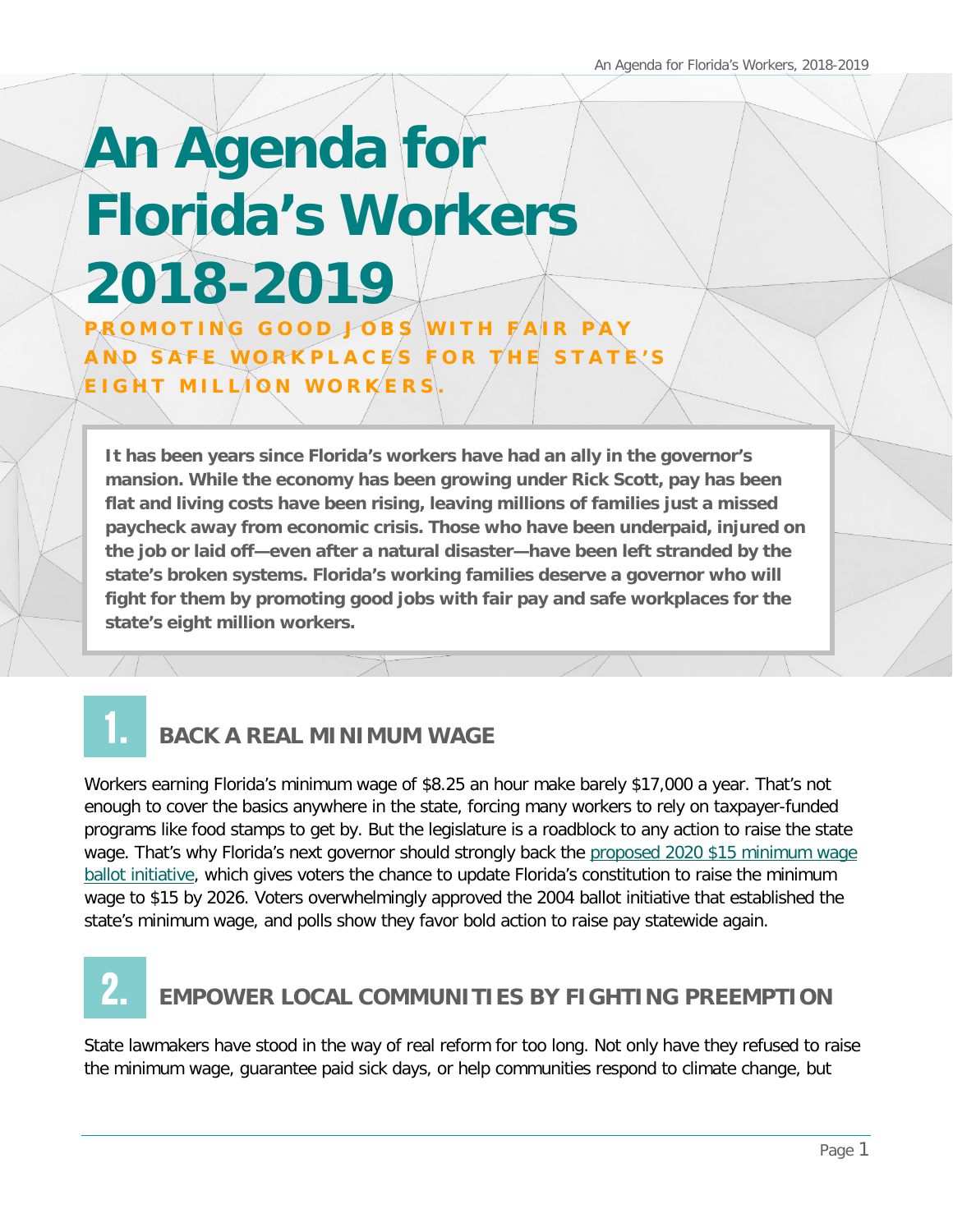when cities and counties have tried to step in to meet these vital needs, the legislature has again and [again acted to block local solutions.](http://www.sun-sentinel.com/opinion/fl-op-column-fred-grimm-florida-vacation-rental-laws-20180104-story.html) Florida's next governor should pledge to share power with local communities that are leading the way in acting to protect workers, consumers, and the environment. The next governor should pledge to veto any attempts by the legislature to further limit local power, and should work with the attorney general to assess whether the existing blocks on local power go too far and should no longer be enforced, or should be challenged in court.

## 3.

### **GET THE STATE BACK IN THE BUSINESS OF FIGHTING WAGE THEFT AND ENFORCING OTHER WORKER PROTECTIONS**

Since [Jeb Bush dismantled Florida's Department of Labor,](http://inthesetimes.com/working/entry/18899/how_jeb_bush_dismantled_floridas_labor_department) state government has been missing in the fight to protect the rights of the state's eight million workers against wage theft and other abuses by unscrupulous employers. The Department of Economic Opportunity (DEO) has no wage enforcement division, and under Pam Bondi, the Attorney General's Office has brought virtually no criminal wage [enforcement actions since 2011.](https://www.thenation.com/article/florida-has-not-held-an-employer-responsible-for-violating-the-minimum-wage-since-2011/) The next governor should work with the attorney general to rebuild a wage enforcement program so that exploited workers will have a place to turn when they can't afford a lawyer and to protect businesses that play by the rules from being undercut by those that don't. As part of this effort, DEO should issue new regulations clarifying and strengthening Florida's minimum wage and wage enforcement rules, including the protections against employers retaliating against workers who assert their rights to get paid what they're owed. And the next governor should propose legislation to strengthen the state's inadequate penalties for employers that break the law, including those that retaliate against workers trying to enforce their rights.

#### **REPAIR THE STATE'S WORST-IN-THE-NATION UNEMPLOYMENT INSURANCE SYSTEM TO PREPARE FOR THE NEXT MAJOR DISASTER AND THE NEXT RECESSION** 4.

After Hurricane Irma left at least a hundred thousand workers and small business owners unemployed and without incomes—many for weeks or months—the [Scott administration botched the job of](http://nelpaction.org/rick-scotts-record-helping-jobless-workers-small-business-owners-hurricane-irma-worst-florida-governor-thirty-years/)  [delivering Disaster Unemployment Assistance, getting out](http://nelpaction.org/rick-scotts-record-helping-jobless-workers-small-business-owners-hurricane-irma-worst-florida-governor-thirty-years/) less help than any Florida governor in thirty [years.](http://nelpaction.org/rick-scotts-record-helping-jobless-workers-small-business-owners-hurricane-irma-worst-florida-governor-thirty-years/) That wasn't surprising since Governor Scott also made Florida's unemployment insurance system the [stingiest of all fifty states.](http://www.nelp.org/publication/aint-no-sunshine-florida-unemployment-insurance/) The next governor should modernize the state's unemployment program to serve the hard-working families who become unemployed through no fault of their own. This should start with creating a fully accessible and functioning application system with in-person, on-line, and phone options for both regular UI claims as well as for Disaster Unemployment Assistance after events like hurricanes. In addition, the governor and the legislature should push to restore the maximum duration of benefits to 26 weeks (the standard many states follow, and that Florida used to have until under Rick Scott it slashed benefits to just 12 weeks), and expand eligibility to cover more low-wage, part-time, and women workers.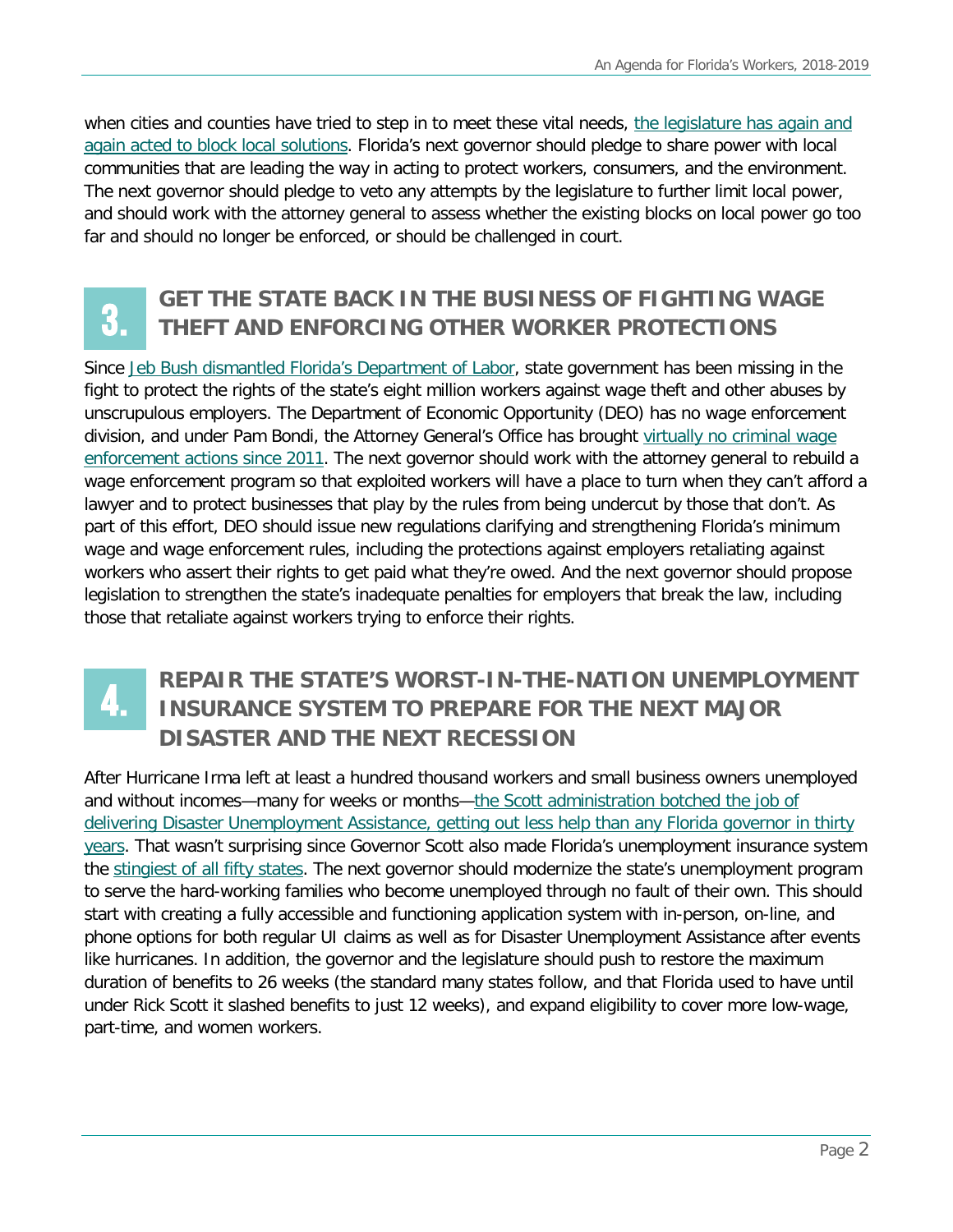#### **EXPAND JOB OPPORTUNITIES FOR PEOPLE WITH RECORDS BY ADOPTING "BAN THE BOX" AND FAIR CHANCE LICENSING** 5

#### [Over a dozen Florida cities and 32 states, including Georgia, Kentucky, Louisiana, North Carolina,](http://www.nelp.org/publication/ban-the-box-fair-chance-hiring-state-and-local-guide/)  Tennessee, [and Virginia,](http://www.nelp.org/publication/ban-the-box-fair-chance-hiring-state-and-local-guide/) have adopted "ban the box" policies to open up job opportunities in state and local government for people with arrest or conviction records and set an example for private sector employers. Florida's new governor should join them by issuing an executive order adopting this reform for all state hiring. And she or he should push for legislation to extend this best practice to the private sector, as more and more cities and states are doing. Finally, the governor should order a review of the state's occupational licensing laws and government policies for unnecessary criminal background check restrictions and work to eliminate those that limit qualified people with irrelevant records from fairly competing for jobs in their chosen professions.  $\frac{a}{b}$

# 6.

### **PROTECT IMMIGRANT WORKERS**

[Investigative reports](https://www.naplesnews.com/story/news/special-reports/2017/12/14/floridas-disposable-workers-companies-profit-immigrants-reported-after-work-injuries-workers-comp/863286001/) have exposed how employers are hiring undocumented immigrants for dangerous jobs in industries like construction. Then, if they get hurt, abusive insurance companies are trying to dodge having to pay for the injured workers' legally required medical care and lost wages under workers comp' by calling Immigration and Customs Enforcement (ICE) to have the workers deported. A loophole buried in Florida's workers comp law allows this to happen. The next governor and the legislature should push through [legislation to ban this unconscionable practice](https://www.propublica.org/article/florida-bill-seeks-to-stop-arrests-of-injured-immigrant-workers?utm_source=pardot&utm_medium=email&utm_campaign=dailynewsletter) as part of reforming Florida's workers' comp system.

Another shortsighted, anti-immigrant proposal in Tallahassee would obstruct the ability of local governments to promote civil rights and public safety in their communities by forcing them to cooperate with federal immigration authorities. As [local sheriffs who oppose this measure have](http://www.news-journalonline.com/opinion/20180211/michael-chitwood-sanctuary-cities-bill-would-threaten-public-safety)  [explained,](http://www.news-journalonline.com/opinion/20180211/michael-chitwood-sanctuary-cities-bill-would-threaten-public-safety) it would seriously compromise public safety by eroding immigrant communities' trust in law enforcement and opening police departments up to costly and wasteful litigation. Fortunately, this measure stalled in the legislature this year. The next governor and the legislature should continue to fight such [dangerous proposals.](https://www.flsenate.gov/Session/Bill/2018/00009/)

# 7.

### **REBUILD THE WORKERS COMP SYSTEM AND PROTECT WORKERS' HEALTH AND SAFETY**

As Florida's economy has modernized, its protections for worker health and safety have lagged far behind. For example, Florida's workers' comp system, the state's chief source of support for workers injured on the job, is one of the nation's worst. Its protections are so meager that in 2016 the Florida Supreme Court in two separate cases struck down its rock-bottom limits on benefits for temporarily totally disabled workers, and on fees for attorneys representing workers. The next governor and the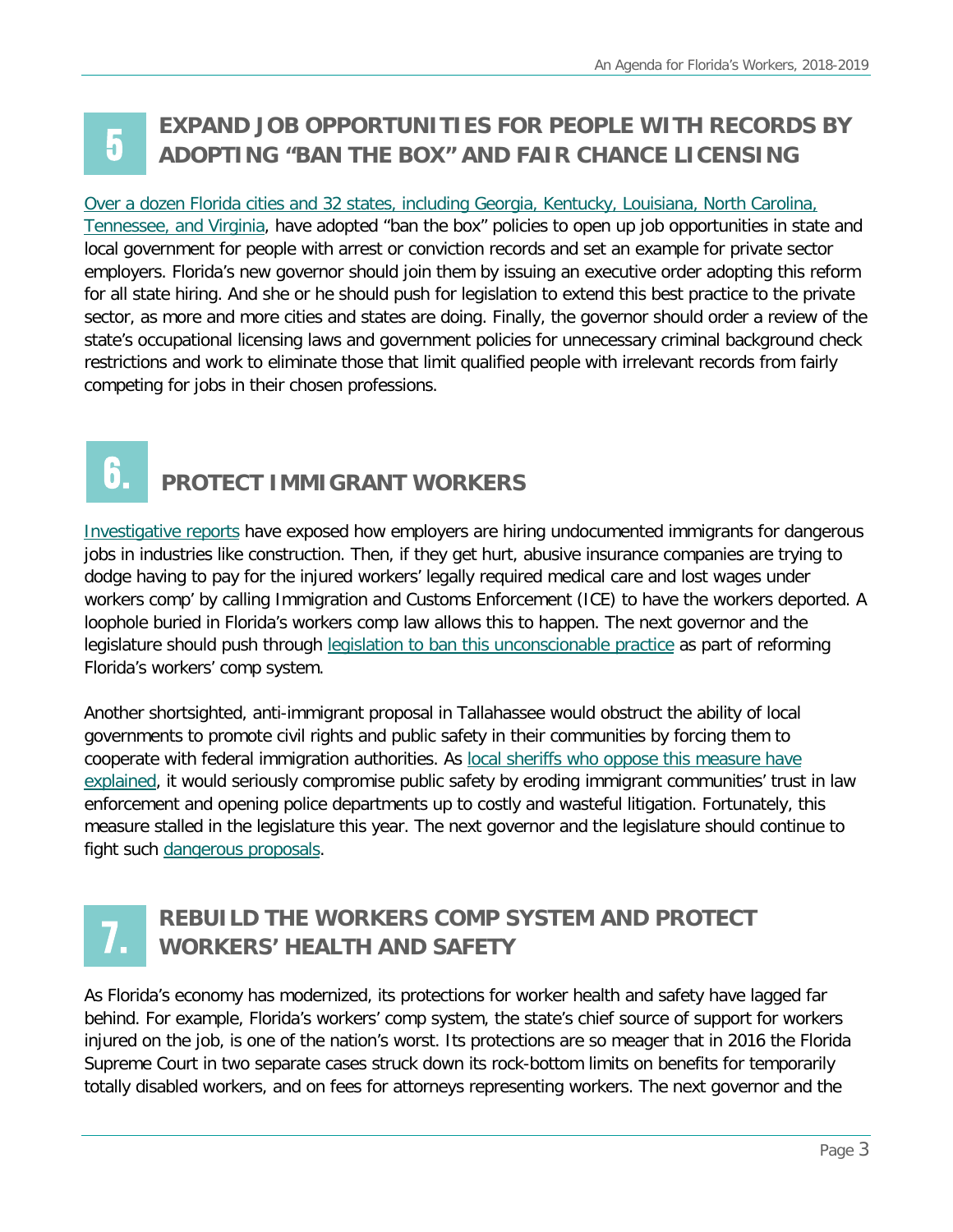legislature should champion new legislation to fix these problems and provide for adequate benefits to make Florida's workers comp' system a real safety net for injured workers.

Similarly, exposure to toxic chemicals and to sun and heat made worse by climate change all pose serious threats to those who work outside in Florida, especially the farmworkers who harvest our food each day. But the state has no program to educate employers and workers about these risks and about the best practices for protecting against them. The next governor should launch a multi-pronged program that includes a heat illness prevention campaign to educate employers about the need for "water, rest, and shade" to protect farmworkers from rising temperatures; a grant program for worker education; occupational health clinics to help injured workers seek treatment and workers' comp benefits; protections for farmworkers against pesticides; and a proactive collaboration with federal OSHA to document problems and advocate for stronger enforcement.

# 8.

#### **DEFEND THE RIGHT TO ORGANIZE AND PROMOTE GOOD JOBS FOR PUBLIC SERVANTS LIKE TEACHERS, AIRPORT WORKERS, AND COMMUNITY COLLEGE INSTRUCTORS**

Today the state and local workers who deliver the vital services on which our communities rely are under attack. Both the legislature and Donald Trump's federal courts are actively stripping them of their ability to organize and bargain for decent jobs. Florida's families need a governor who will defend the right to organize and push for improving the jobs of the workers who deliver our vital public services but who today struggle to afford the basics for their families. For example, teachers are vital to the state's economy and our children's future. But with [teacher salaries in Florida among the lowest](http://www.miamiherald.com/news/local/education/article175539846.html) of [the 50 states,](http://www.miamiherald.com/news/local/education/article175539846.html) many teachers simply cannot afford to live in the districts where they teach, causing an acute teacher shortage that's threatening our education system. Similarly, public facilities like the state's airports are today generating tens of thousands of poverty wage jobs. That both hurts working families and promotes workforce instability, [undermining security at these vital transit hubs.](http://laborcenter.berkeley.edu/the-impact-of-wages-and-turnover-on-security-and-safety-in-airports/) Miami-Dade has started to turn its airport around by raising pay and benefits for airport workers. The next governor should encourage all of the state's airports to become engines for good job growth, [as more](http://www.newsweek.com/its-simple-make-air-travel-safer-pay-airport-workers-more-760717)  [and more U.S. cities are doing.](http://www.newsweek.com/its-simple-make-air-travel-safer-pay-airport-workers-more-760717) Other public employees such as instructors at the state's community colleges—a vital link in the state's workforce system—similarly struggle on poverty wages. The next governor should support these workers as they organize and fight for decent pay and benefits.

# 9.

### **CRACK DOWN ON SEXUAL HARASSMENT, GUARANTEE EQUAL PAY AND PROTECT LGBTQ FLORIDIANS**

This past year the #Metoo movement has exposed the pervasiveness of sexual harassment and assault, [including in Tallahassee.](https://www.news-press.com/story/opinion/2018/03/09/inexcusable-florida-legislature-ignores-sexual-harassment/410253002/) But shamefully the state senate balked at passing [SB 1628,](https://www.flsenate.gov/Session/Bill/2018/01628) which would have strengthened protections against harassment in state and local government. The new governor should push the legislature to pass such reform next year. She or he should also back the [Helen Gordon Davis Fair Pay Protection Act,](https://www.flsenate.gov/Session/Bill/2017/319/ByVersion) which would strengthen protections against sex discrimination and promote equal pay in the private sector. And the next governor should champion the [Florida Competitive Workforce Act,](https://www.flsenate.gov/Session/Bill/2018/00066) which would finally prohibit discrimination against LGBTQ